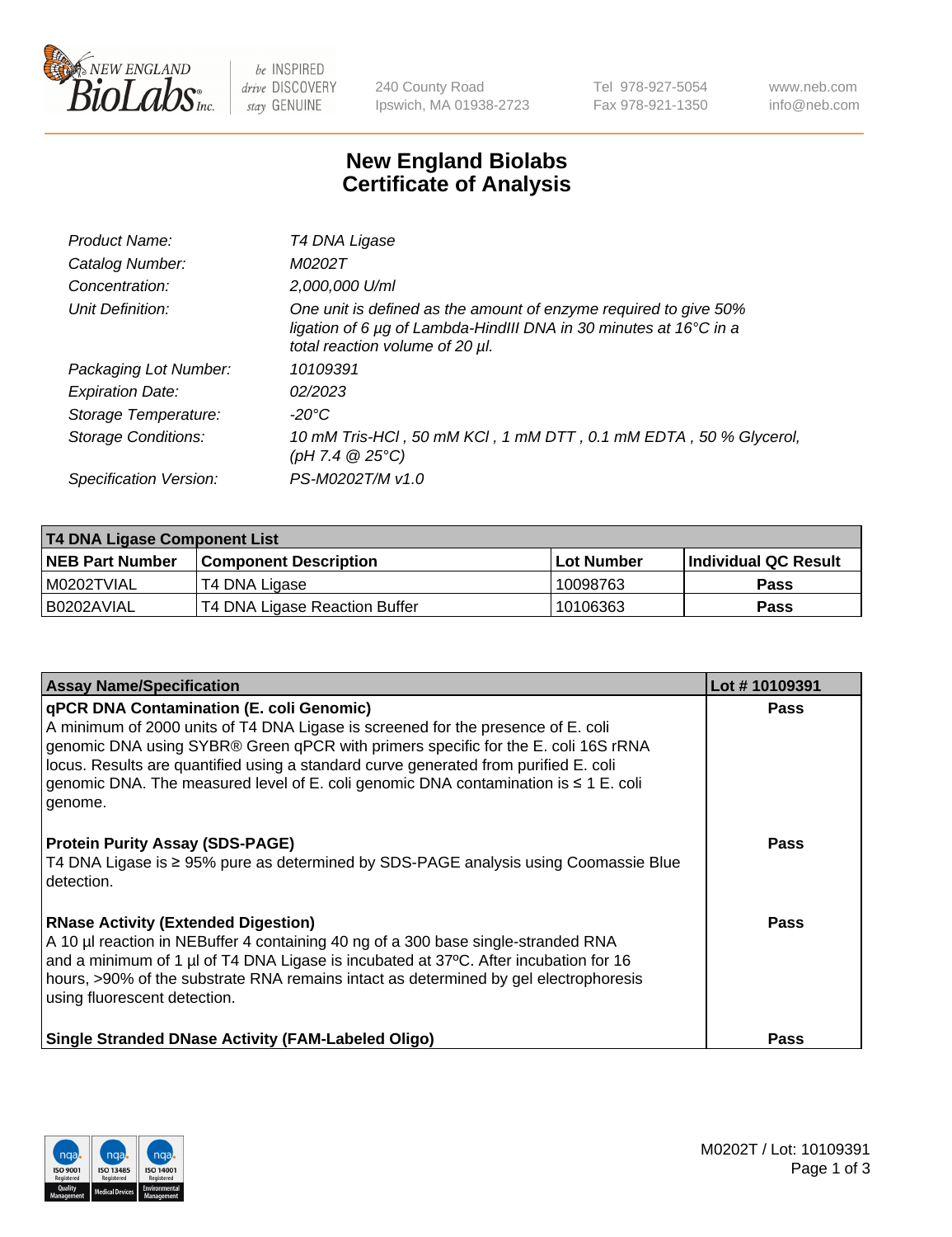

be INSPIRED drive DISCOVERY stay GENUINE

240 County Road Ipswich, MA 01938-2723 Tel 978-927-5054 Fax 978-921-1350

www.neb.com info@neb.com

| <b>Assay Name/Specification</b>                                                                                                                                                                                                                                                                                                                                      | Lot #10109391 |
|----------------------------------------------------------------------------------------------------------------------------------------------------------------------------------------------------------------------------------------------------------------------------------------------------------------------------------------------------------------------|---------------|
| A 50 µl reaction in CutSmart® Buffer containing a 20 nM solution of a fluorescent<br>internal labeled oligonucleotide and a minimum of 10,000 units of T4 DNA Ligase<br>incubated for 16 hours at 37°C yields <5% degradation as determined by capillary<br>electrophoresis.                                                                                         |               |
| <b>Protein Concentration (A280)</b><br>The concentration of T4 DNA Ligase is 2 mg/ml +/- 10% as determined by UV absorption<br>at 280 nm. Protein concentration is determined by the Pace method using the<br>extinction coefficient of 57,675 and molecular weight of 55,292 daltons for T4 DNA<br>Ligase (Pace, C.N. et al. (1995) Protein Sci., 4, 2411-2423).    | Pass          |
| Double Stranded DNase Activity (Labeled Oligo)<br>A 50 µl reaction in CutSmart® Buffer containing a 20 nM solution of a fluorescent<br>labeled double-stranded oligonucleotide containing a blunt end and a minimum of<br>10,000 units of T4 DNA Ligase incubated for 16 hours at 37°C yields <5% degradation<br>as determined by capillary electrophoresis.         | <b>Pass</b>   |
| <b>DNase Activity (Labeled Oligo, 5' extension)</b><br>A 50 µl reaction in CutSmart® Buffer containing a 20 nM solution of a fluorescent<br>labeled double-stranded oligonucleotide containing a 5' extension and a minimum of<br>10,000 units of T4 DNA Ligase incubated for 16 hours at 37°C yields <5% degradation<br>as determined by capillary electrophoresis. | Pass          |
| <b>DNase Activity (Labeled Oligo, 3' extension)</b><br>A 50 µl reaction in CutSmart® Buffer containing a 20 nM solution of a fluorescent<br>labeled double-stranded oligonucleotide containing a 3' extension and a minimum of<br>10,000 units of T4 DNA Ligase incubated for 16 hours at 37°C yields <5% degradation<br>as determined by capillary electrophoresis. | <b>Pass</b>   |
| <b>Exonuclease Activity (Radioactivity Release)</b><br>A 50 µl reaction in NEBuffer 1 containing 1 µg of a mixture of single and<br>double-stranded [3H] E. coli DNA and a minimum of 2000 units of T4 DNA Ligase<br>incubated for 4 hours at 37°C releases <0.1% of the total radioactivity.                                                                        | <b>Pass</b>   |
| <b>Endonuclease Activity (Nicking)</b><br>A 50 µl reaction in NEBuffer 1 containing 1 µg of supercoiled PhiX174 DNA and a<br>minimum of 2000 units of T4 DNA Ligase incubated for 4 hours at 37°C results in <10%<br>conversion to the nicked form as determined by agarose gel electrophoresis.                                                                     | Pass          |
| <b>Ligation and Recutting (Terminal Integrity, Digested DNA)</b><br>A 20 µl reaction in 1X T4 DNA Ligase Reaction Buffer containing 2 µg of Lambda<br>DNA-HindIII Digest and a minimum of 4000 units of T4 DNA Ligase incubated for 16<br>hours at 37°C results in >95% ligation of the DNA fragments as determined by agarose                                       | Pass          |